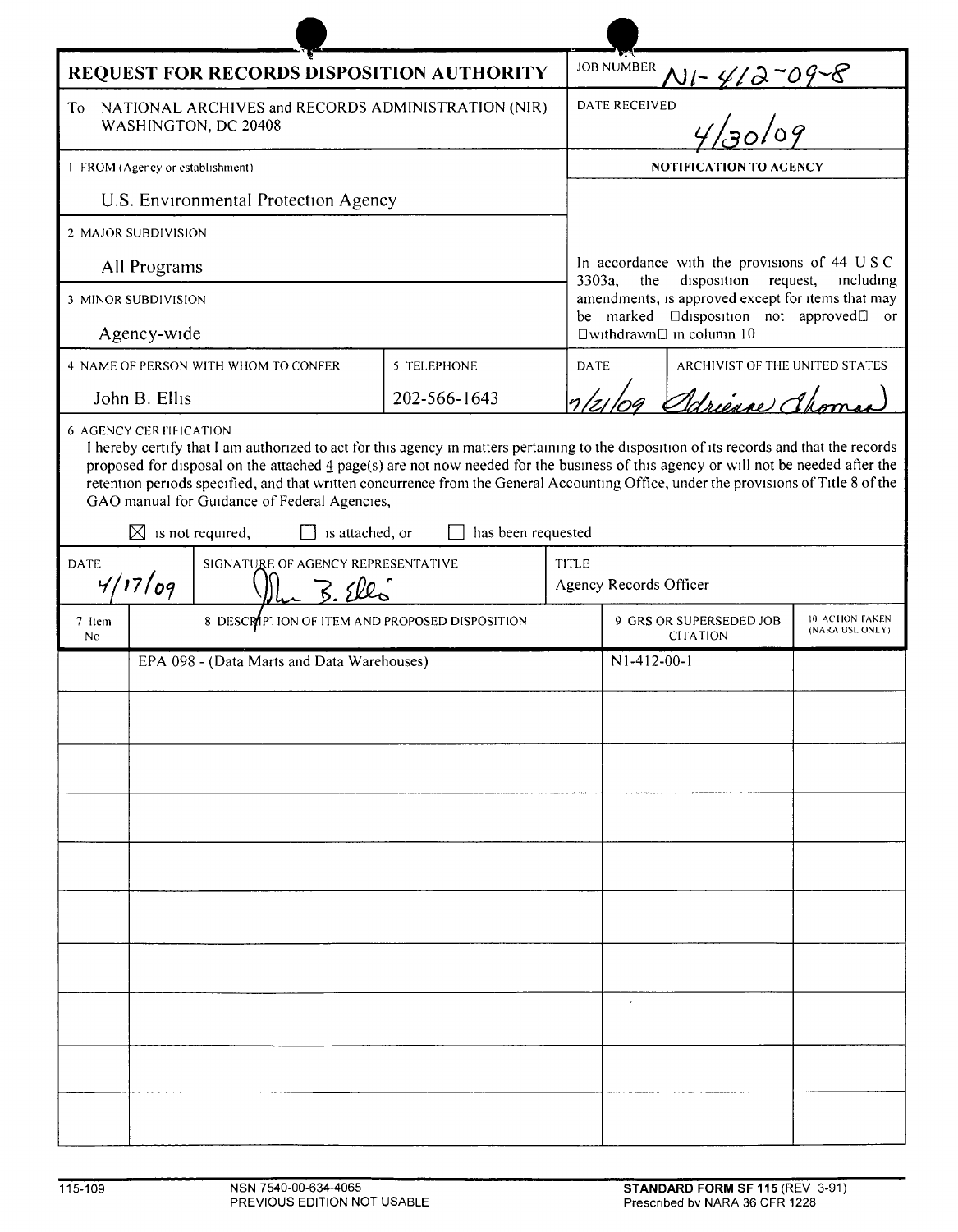This schedule is in draft. It may be used to retire records, but may not be used to destroy records. If you have any questions, please contact the Records Help Desk.

# **EPA Records Schedule 098**

Status: Draft, *05/3112009*

Title: Data Marts and Data Warehouses

Program: All Programs

Applicability: Agency-wide

Function: 305-109-02-04 - Provide Public Information, Education and Outreach

# NARA Disposal Authority:

This schedule authorizes the disposition of the record copy in any media (media neutral), excluding any records already in electronic form. Records designated for permanent retention must be transferred to the National Archives in accordance with NARA standards at the time of transfer

•  $N1-412-09-8$ 

# Description:

Includes data marts and warehouses that are repositones of data copied or downloaded from other information systems at specific mtervals. They provide easy access and facilitate analysis and reportmg, regardless of the data's source. They may contain data from databases as well as geographic information allowing data to be mapped.

## Disposition Instructions:

Item a: Electronic software program

 $~•~\rightarrow~$ 

• Destroy when no longer needed to ensure access to, and use of the electromic needs throughout the authorized retention penod.

Item b: Input

**exvaries** • Follow instructions for EPA T

Item c: Electronic data

• Disposable

 $N_{en-Gen}$ 

 $672520/2$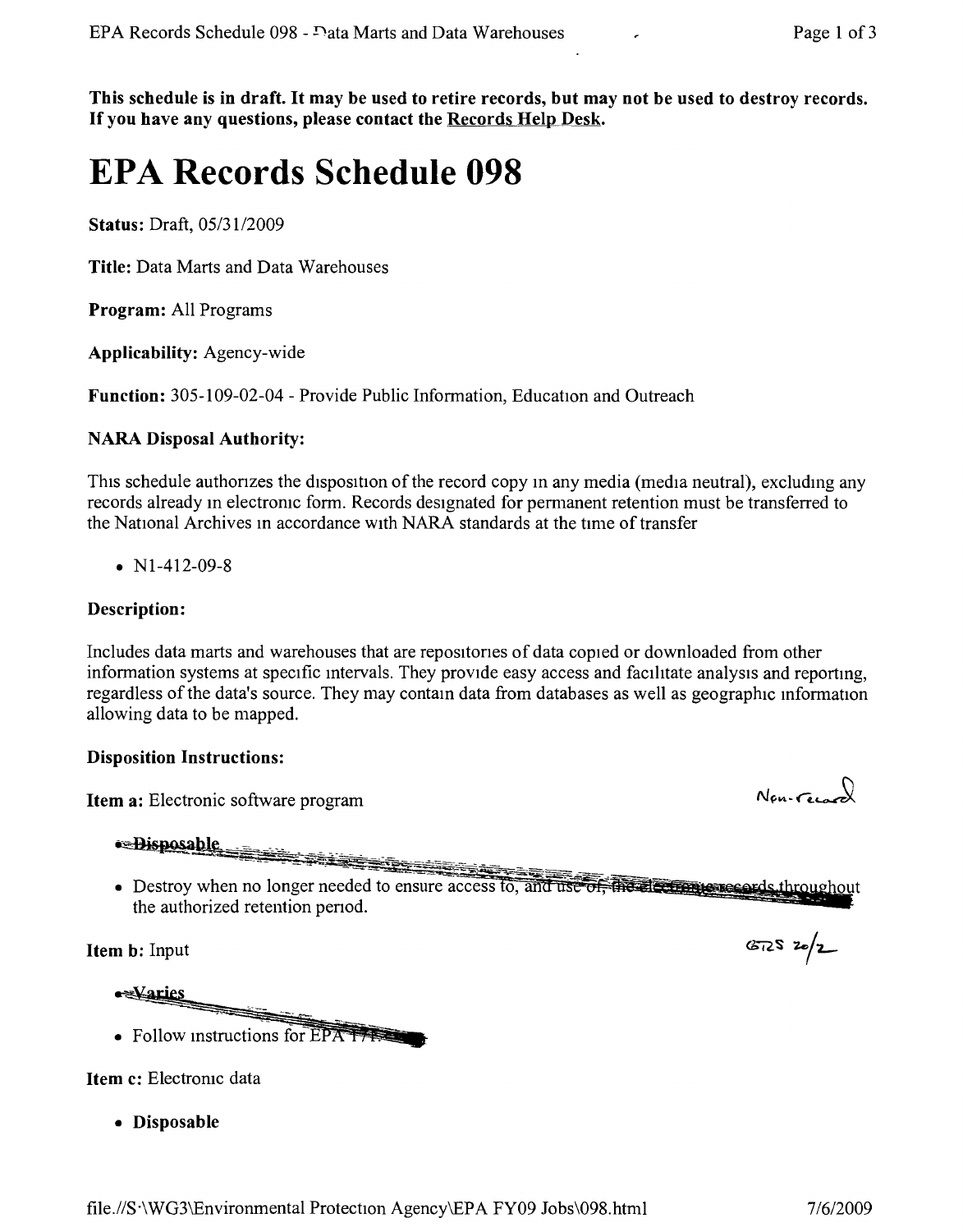Item d: Output and reports

- -\_ ...-. - ..\_- • File with related records and follow instructions for the related

Item e: Systems documentation

• Disposable <u>e gregoria</u> • Follow instructions for EPA 304, Read

## Guidance:

The offices responsible for the individual systems from which the data marts and warehouses are retneved are responsible for the disposition of therr data under their specific schedules.

This schedule includes, but is not limited to, the following systems listed by headquarters program or regional office:

Office of Admmistration and Resources Management

• OARM Data Marts (ODM)

Office of AIr and Radiation

- AIRQuest Data Warehouse (AIRQuest)
- AIr Quality System Data Mart (AQS Data *Marti* AQSMart)

Office of Chief Financial Officer

• Administrative Data Mart (ADAM)

Office of Environmental Information

• Envirofacts

Office of Solid Waste and Emergency Response

- Cleanups in My Community (CIMC)
- Katrina Air Quality System (Katrina AQS)
- Katrina Enviromapper (Katrina EM)
- Katrina STORET)

### Reasons for Disposition:

 $672520(4e).$ 

Fling Instruction